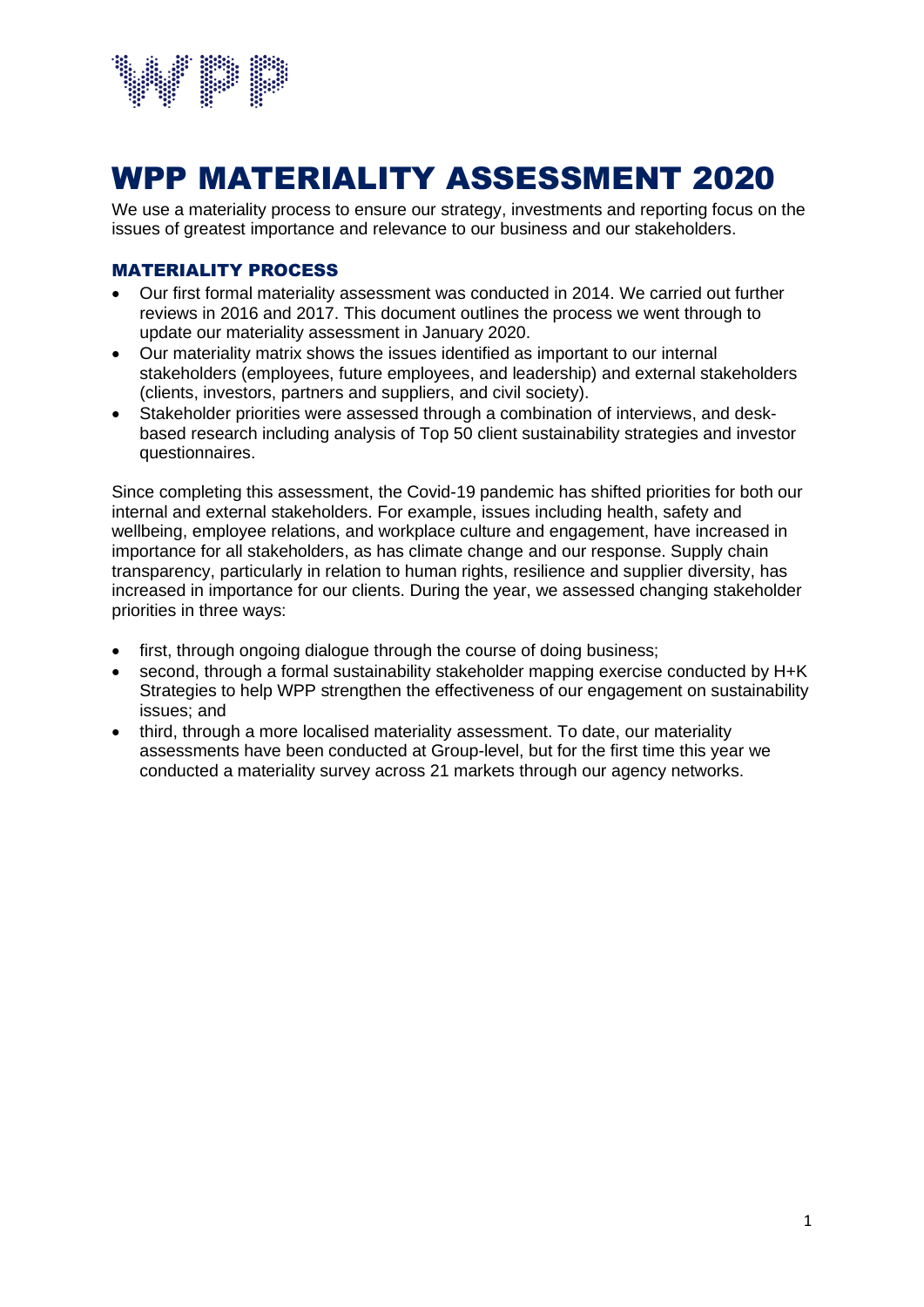

#### MATERIALITY ASSESSMENT

Our materiality matrix shows the issues identified as important to our internal stakeholders (employees, future employees, and leadership – horizontal axis) and external stakeholders (clients, investors, partners and suppliers, and civil society – vertical axis).



**INTERNAL ASSESSMENT**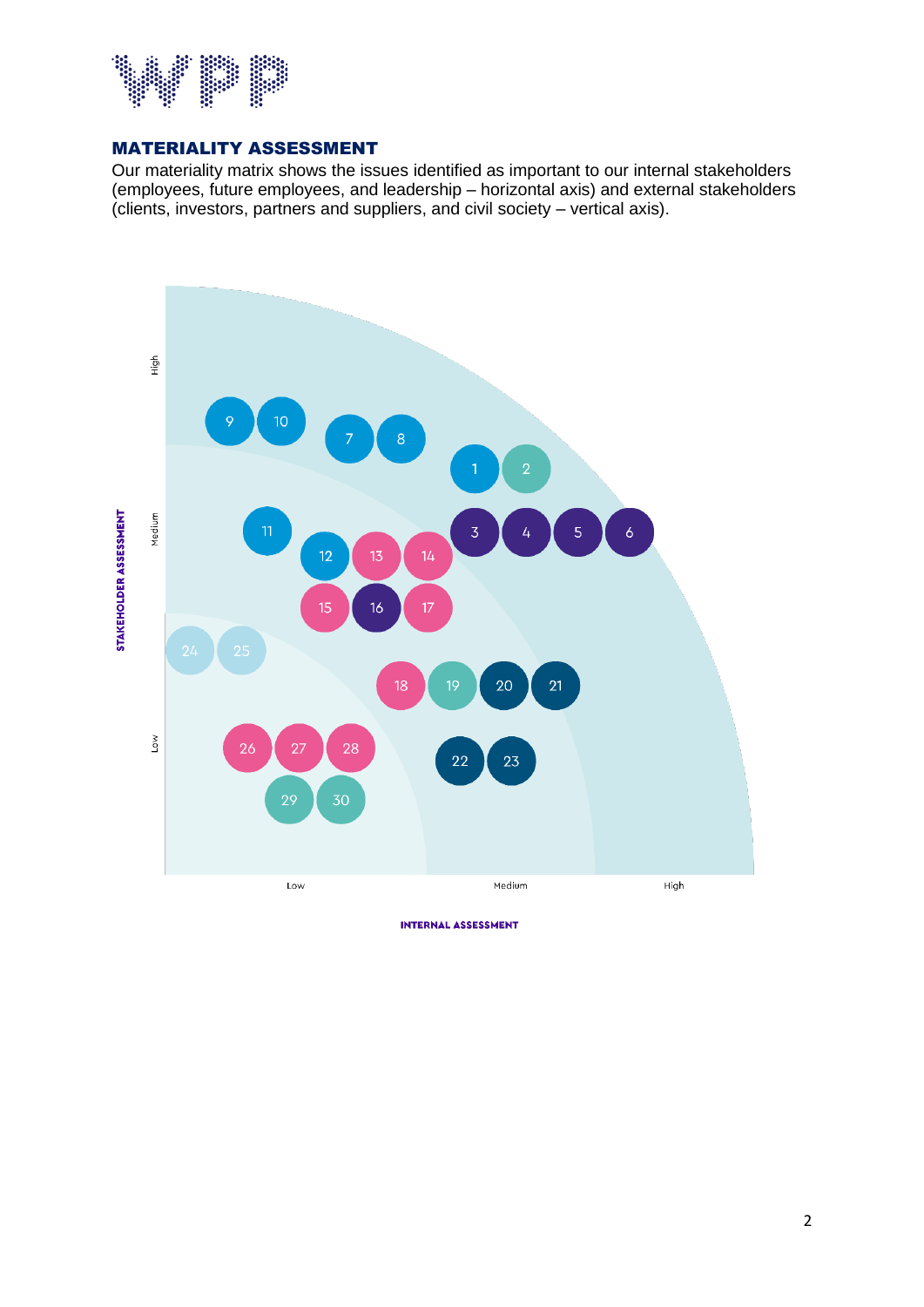

## ISSUE DEFINITIONS

| <b>ISSUE</b> |                        |                                                                      | <b>DEFINITION</b>                                                                                                                                                                                                                                                                                                                      |  |  |  |
|--------------|------------------------|----------------------------------------------------------------------|----------------------------------------------------------------------------------------------------------------------------------------------------------------------------------------------------------------------------------------------------------------------------------------------------------------------------------------|--|--|--|
|              | <b>HIGH IMPORTANCE</b> |                                                                      |                                                                                                                                                                                                                                                                                                                                        |  |  |  |
|              |                        | 1. Inclusion and Diversity                                           | Our ability to create an inclusive working environment for<br>people from all backgrounds, ensuring that critical and<br>creative decision-making processes are informed by a<br>multitude of views and life experiences. This issue also<br>relates to our representation of diverse and under-<br>represented groups in our content. |  |  |  |
|              | 2 <sub>1</sub>         | <b>Climate Crisis</b>                                                | Reducing carbon emissions across our value chain,<br>consisting of: emissions from our buildings and company<br>cars and value chain emissions from activities including<br>Media, Production and Technology. This includes the<br>carbon impact of our campaigns; and the impact of our<br>client work.                               |  |  |  |
|              | 3.                     | Harmful and<br>misrepresentative<br>content                          | Handling content with negative social or environmental<br>impacts, such as hate speech or greenwashing. This<br>could concern both own content as well as the placement<br>of ads alongside harmful content.                                                                                                                           |  |  |  |
|              | 4.                     | Compliance with<br>marketing codes of<br>practice and<br>regulations | Adherence to codes and regulations across our activities,<br>countries and companies.                                                                                                                                                                                                                                                  |  |  |  |
|              | 5.                     | Transparency in digital<br>ad spend                                  | Providing clients with reliable and robust impact metrics,<br>navigating a complex digital ecosystem. This may also<br>extend to advocating for industry change and supporting<br>sector-wide initiatives on ad fraud.                                                                                                                 |  |  |  |
|              | 6.                     | Data privacy and<br>cybersecurity                                    | Risks associated with collecting, storing and using<br>consumer, client and employee data, and how we<br>manage these. Opportunities associated with adopting<br>leading privacy practices. Anticipating and managing<br>threats to our digital infrastructure and services.                                                           |  |  |  |
|              | 7.                     | Attracting, developing<br>and retaining talent                       | Our ability to recruit, retain and develop the best talent,<br>and maximise the development of creative talent within<br>our sector.                                                                                                                                                                                                   |  |  |  |
|              | 8.                     | <b>Employment practices</b>                                          | Ensuring that our people, including part time employees,<br>contingent workers and traineeship positions (e.g.<br>internship and apprentices) are employed on fair and<br>equitable terms.                                                                                                                                             |  |  |  |
|              | 9.                     | Remuneration and<br>benefits                                         | Ensuring that the terms of our employment and benefits<br>are fair and transparent in order to drive the right<br>behaviours in our organisation.                                                                                                                                                                                      |  |  |  |
|              |                        | 10. Workplace culture and<br>engagement                              | Instilling a healthy and balanced work culture, enabling<br>committed and effective colleagues. This is often<br>supported by policies such as flexible working. This<br>includes appropriate treatment of freelancers, temporary<br>workers, sub-contractors and interns.                                                             |  |  |  |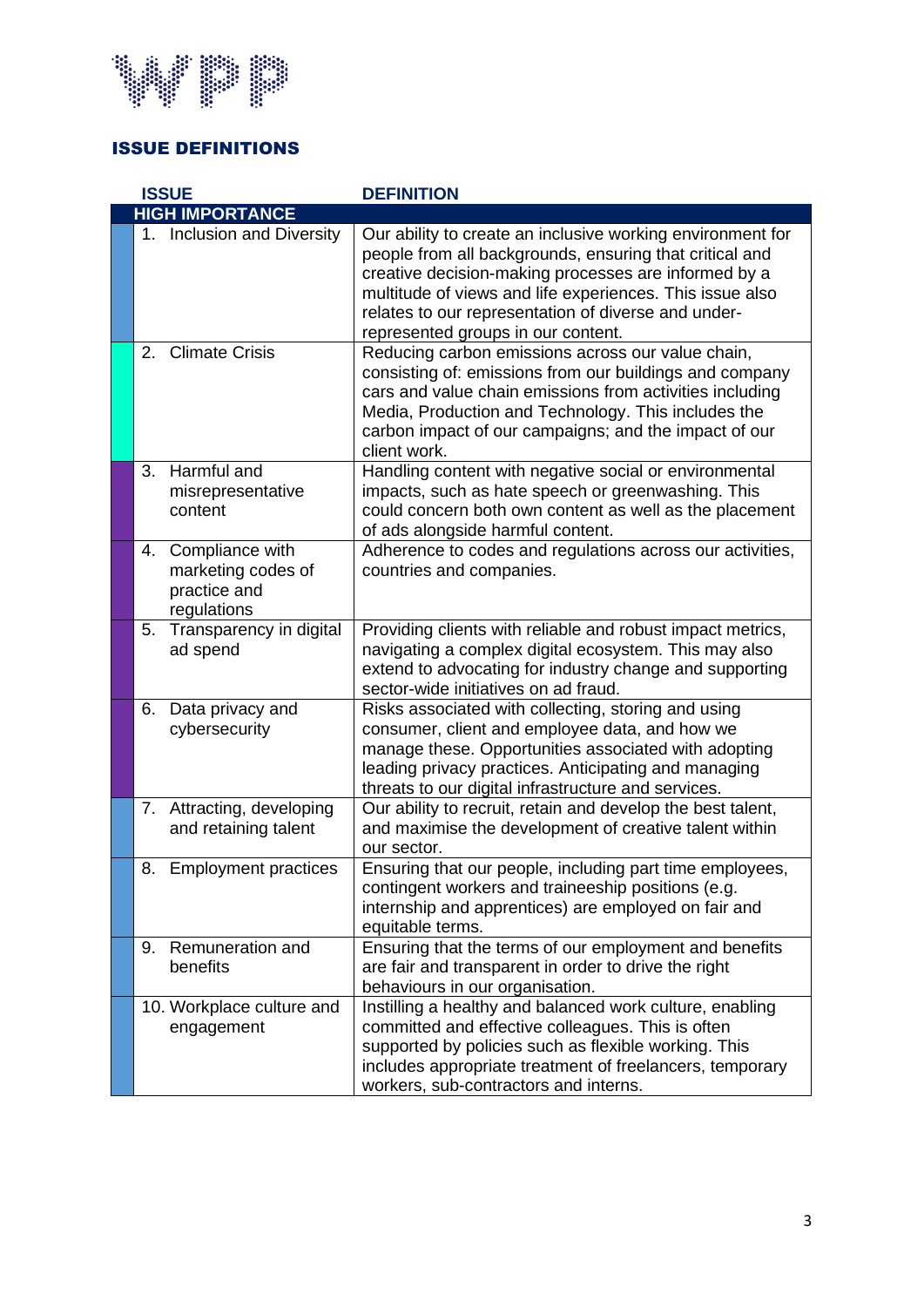

| <b>MEDIUM IMPORTANCE</b>                                        |                                                                                                                                                                                                                                                                             |
|-----------------------------------------------------------------|-----------------------------------------------------------------------------------------------------------------------------------------------------------------------------------------------------------------------------------------------------------------------------|
| 11. Employee relations                                          | Relationships with employee representative organisations<br>including work councils and trade unions. Restructuring<br>and redundancies in our business and whether we can<br>manage these changes to reduce negative impacts on<br>employees and the business.             |
| 12. Health, Safety and<br>wellbeing                             | WPP's provision of a secure, safe and healthy<br>environment for employees; supporting their mental and<br>physical health, and overall wellbeing.                                                                                                                          |
| 13. Anti-bribery and<br>corruption                              | Consistent adherence to codes, systems and processes<br>that prevent anti-competitive behaviour, bribery and<br>corruption.                                                                                                                                                 |
| 14. Business integrity                                          | Policies and practices that embed and normalise ethical<br>practices across the business, ensuring high standards on<br>issues such as transparency.                                                                                                                        |
| 15. Emergent technologies                                       | New technologies and applications that support - or put at<br>risk - our position in the market, e.g. artificial intelligence,<br>ad tech.                                                                                                                                  |
| 16. Promoting sustainable<br>norms and culture                  | Driving consumer behaviour change on major social and<br>environmental issues such as climate change, through<br>purpose-led marketing.                                                                                                                                     |
| 17. Client products and<br>impacts                              | The social/environmental footprint and impacts of our<br>clients' products and services, and the decision over<br>whether to work with clients in controversial sectors or on<br>controversial topics or products such as tobacco,<br>extractives or political campaigning. |
| 18. Operations in sensitive<br>countries                        | Risks or opportunities associated with operating in<br>sensitive countries, including those previously subject to<br>sanctions regimes, where there is conflict or where the<br>government has a poor track record on human rights.                                         |
| 19. Circular economy                                            | Minimising our impact on the world's physical resources,<br>for example by minimising use of 'virgin' materials, reuse<br>and repair of products and packaging, and encouraging<br>recycling.                                                                               |
| 20. Human rights and<br>labour practices in the<br>supply chain | Upholding and protecting human rights in own operations<br>as well as the extended value chain, e.g. suppliers and<br>partners. This includes labour standards, cultural rights<br>and collective bargaining.                                                               |
| 21. Environmental impacts<br>in the supply chain                | The risk of serious environmental impacts occurring in our<br>supply chain, and our ability to demonstrate to clients that<br>we are managing environmental risks in our supply chain.                                                                                      |
| 22. Supplier diversity                                          | Including small suppliers and those owned by women or<br>minority groups in our supply chains, and our ability to<br>comply with regulation or client procurement requirements<br>on supplier diversity.                                                                    |
| 23. Fair treatment of<br>suppliers:                             | Ensuring suppliers are fairly treated, chosen and paid<br>transparently and promptly. This includes providing a<br>living wage.                                                                                                                                             |